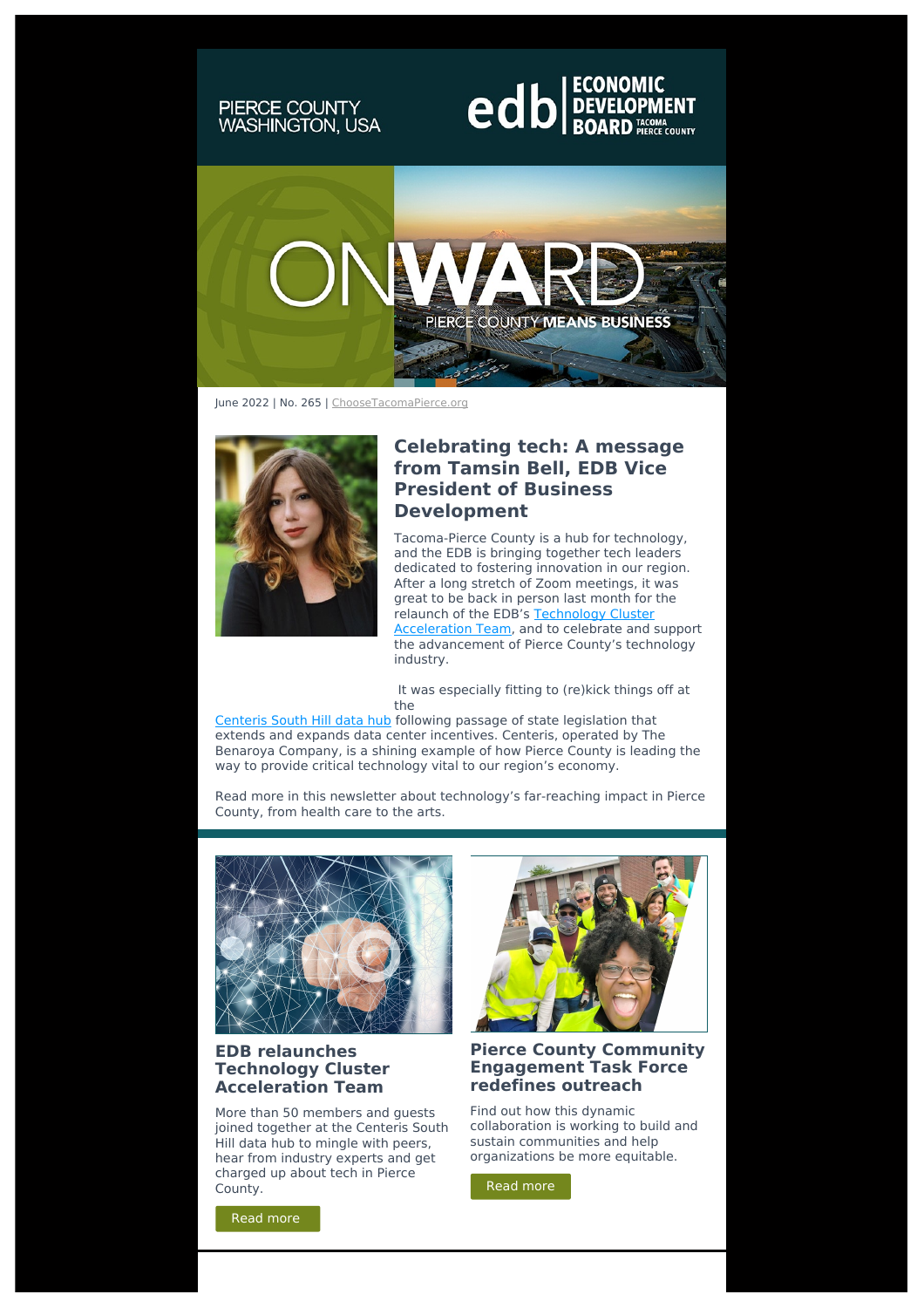

#### **EDB's business recruitment activity on the rise**

Pierce County is generating buzz and the EDB is seeing an uptick in interest. From hosting a French delegation to representing on a global stage, business recruitment activities are hopping.

#### **County expands programs for entrepreneurs and small businesses**

Pierce County Economic Development programs help entrepreneurs and small business owners succeed.

Read [more](https://choosetacomapierce.org/news-events/county-expands-programs-for-entrepreneurs-and-small-businesses/?utm_source=sendinblue&utm_campaign=EDB%20Onward%20June%202022&utm_medium=email)



Read [more](https://choosetacomapierce.org/news-events/business-recruitment-activity-on-the-rise/?utm_source=sendinblue&utm_campaign=EDB%20Onward%20June%202022&utm_medium=email)

#### **Celebrate Juneteenth June 19**

This year is the first time that Juneteenth will be celebrated as a federal holiday. Commemorate the day by supporting Black businesses at the Black Business Market Juneteenth Celebration.

Read [more](https://choosetacomapierce.org/news-events/celebrate-juneteenth-june-19/?utm_source=sendinblue&utm_campaign=EDB%20Onward%20June%202022&utm_medium=email)



#### **Ivy Data: Real estate data startup calls Tacoma home**

U.S. Air Force fighter pilot turned tech startup CEO William Flynt found strong support in Tacoma and easy access to a military talent pipeline. His real estate and property search company, which offers software that streamlines finding a home, is ready to grow.

Read [more](https://choosetacomapierce.org/news-events/ivy-data/?utm_source=sendinblue&utm_campaign=EDB%20Onward%20June%202022&utm_medium=email)

## **NEWSBRIEFS**

#### **Apply now! Women-Owned Business Pitch Contest**

The inaugural contest offers more than \$47,000 in cash prizes, along with business resources, mentoring and the opportunity to increase market visibility.

Read [more](https://choosetacomapierce.org/news-events/apply-now-2022-women-owned-business-pitch-contest/?utm_source=sendinblue&utm_campaign=EDB%20Onward%20June%202022&utm_medium=email)

#### **South Sound Proud offers funding for startup projects**

South Sound Proud is looking to fund projects that will help attract community engagement, build a sense of pride or support economic development.

# Read [more](https://choosetacomapierce.org/news-events/south-sound-proud-offers-funding-for-startup-projects/?utm_source=sendinblue&utm_campaign=EDB%20Onward%20June%202022&utm_medium=email)

#### **Bridge Industrial warehouse developers present case to public**

A public informational meeting was held April 14 for the proposed Bridge Industrial warehouse project slated for South Tacoma.

Read [more](https://tacomaweekly.com/warehouse-developers-present-their-case-at-public-meeting-p3122-117.htm?utm_source=sendinblue&utm_campaign=EDB%20Onward%20June%202022&utm_medium=email)

### **NEWS**

**FutureCast Data Dashboard will help create the [Washington](https://www.southsoundbiz.com/opinion/opinion-futurecast-data-dashboard-will-help-us-create-the-washington-we-want/article_7e08d3f2-e291-11ec-aba2-574b0cfa2eac.html?utm_source=sendinblue&utm_campaign=EDB%20Onward%20June%202022&utm_medium=email) we want**

**How new leaders can take action toward diversity and [inclusion](https://www.forbes.com/sites/forbesbusinessdevelopmentcouncil/2022/05/16/how-new-leaders-can-take-action-toward-diversity-and-inclusion/?sh=44dbb716201d&utm_source=sendinblue&utm_campaign=EDB%20Onward%20June%202022&utm_medium=email)**